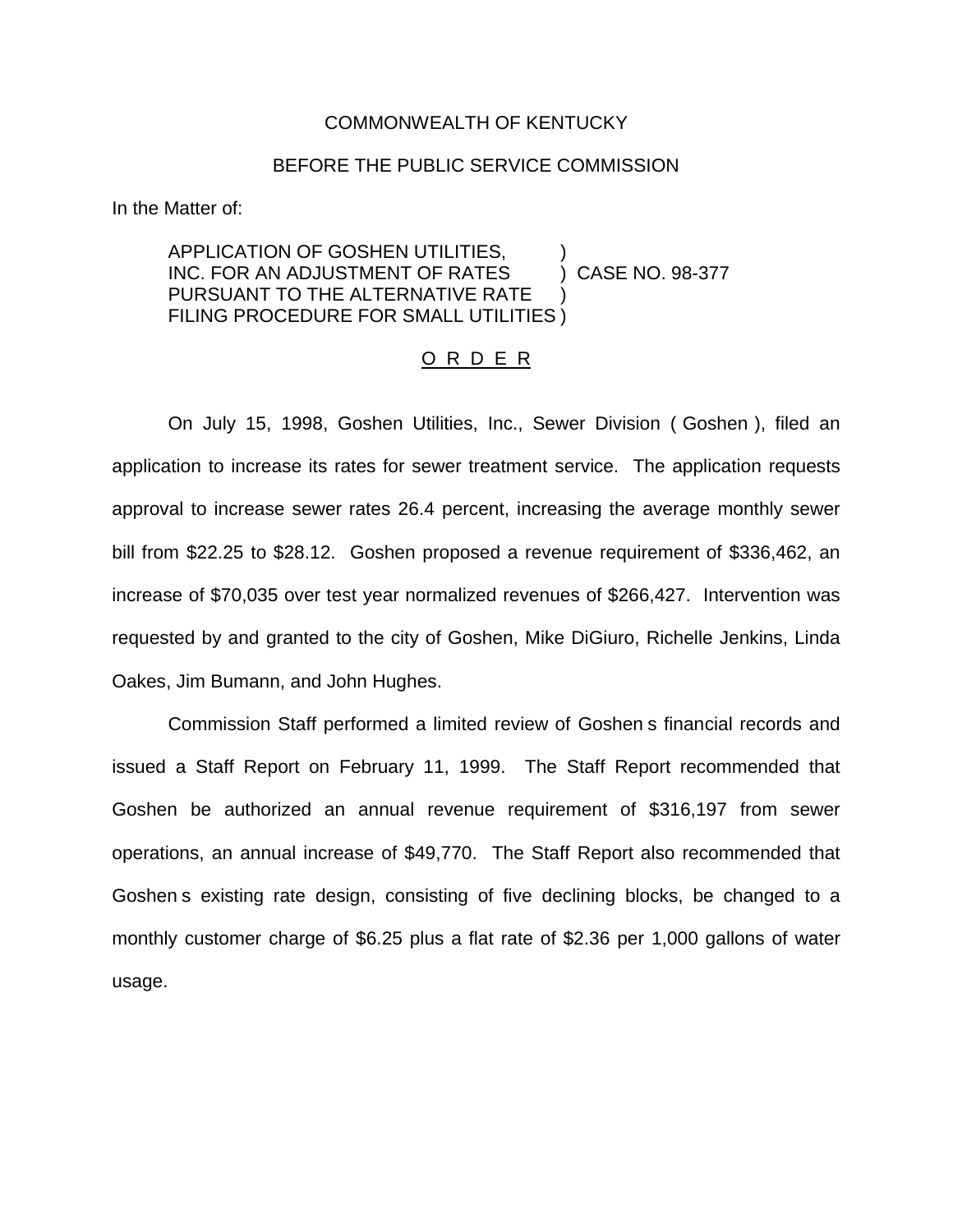By Order dated February 11, 1999, the parties were advised to file comments on the Staff Report or to request a hearing or an informal conference within 14 days of the Order or the case would stand submitted to the Commission for a decision. Neither Goshen nor any of the intervenors filed comments or requested a hearing or an informal conference.

Based on the evidence of record and being otherwise sufficiently advised, the Commission finds that:

1. The recommendations and findings contained in the Staff Report are supported by the evidence of record, are reasonable, and are hereby adopted as the findings of the Commission and are incorporated by reference as if fully set out herein.

2. The rates in Appendix A, attached hereto and incorporated herein, are the fair, just, and reasonable rates for Goshen s current operations. The rates are designed to produce gross annual revenues of \$316,197 from sewer operations and will allow Goshen to pay its operating expenses and provide a reasonable return to its shareholders.

3. The rates proposed by Goshen would produce revenues in excess of those found reasonable herein.

IT IS THEREFORE ORDERED that:

1. The rates proposed by Goshen in its application are denied.

2. The rates in Appendix A of this Order are approved for service rendered by Goshen on and after the date of this Order.

3. Within 30 days of the date of this Order, Goshen shall file with the Commission its revised tariff setting out the rates approved herein.

-2-